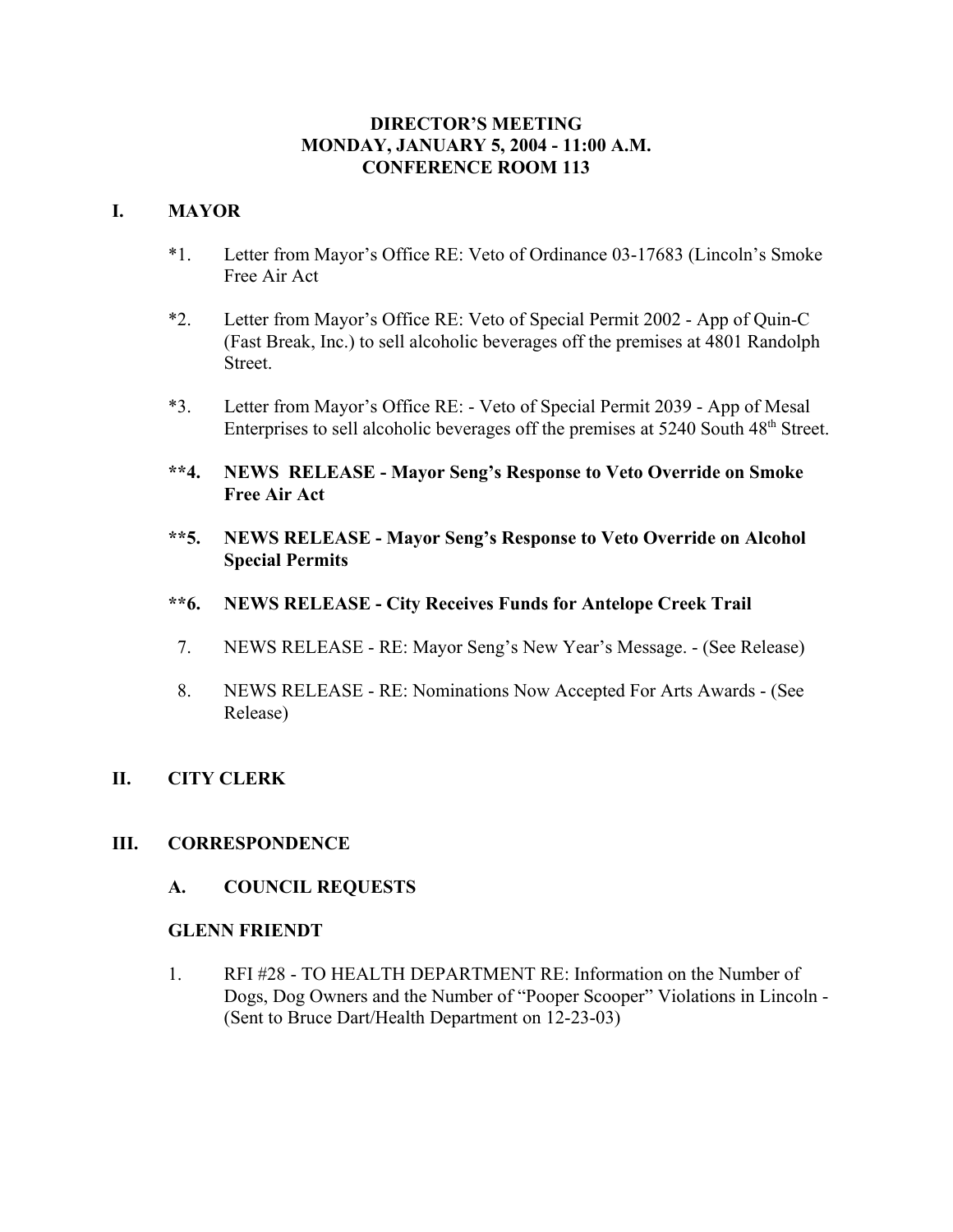### **PATTE NEWMAN**

\*\*1.  $2^{ND}$  RESPONSE from PW on RFI #17 - Informational Brochure on Sidewalks for Distribution to Neighborhoods' for Newsletter publications. (Original RFI #17 dated 10-24-03) - - 2nd RESPONSE RECEIVED 12-23-03

## **TERRY WERNER**

- 1. OUTSTANDING Request to **Law Department** RE: What can 9-11's role be in providing victims information as to where an AED might be located and how to use it? (RFI#114 - 10/17/03)
- 2. OUTSTANDING Request to **Jack Moors, City Lobbyist** RE: Support a requirement to have vendors of AEDs included in the registry (RFI#115 - 10/17/03)
- \*3. RFI Response from Don Killeen, Public Building Commission, County-City Property Management - RE: The total cost of the new reception area in front of the City Council Office-RFI#120-12/15/03.

### **JON CAMP**

1. 5- E-Mail's from Jon Camp - RE: The Smoking Ordinance - (See E-Mail's)

### **KEN SVOBODA**

1. Letter from Ken Svoboda to Lynn Johnson, Parks & Recreation - RE: Several parents have contacted me in regards to the recent action by the Lincoln City Council to allow alcohol sales on the four public golf courses- (See Letter)

### **JONATHAN COOK**

1. RFI Response from Thomas S. Shafer, Public Works & Utilities Department - RE: Driveway approach - RFI#108-12/30/03

## **B. DIRECTORS AND DEPARTMENT HEADS**

### **COUNTY COMMISSIONERS**

\*\*1. Letter from Kerry Eagan RE: Comprehensive Plan Amendment No. 03007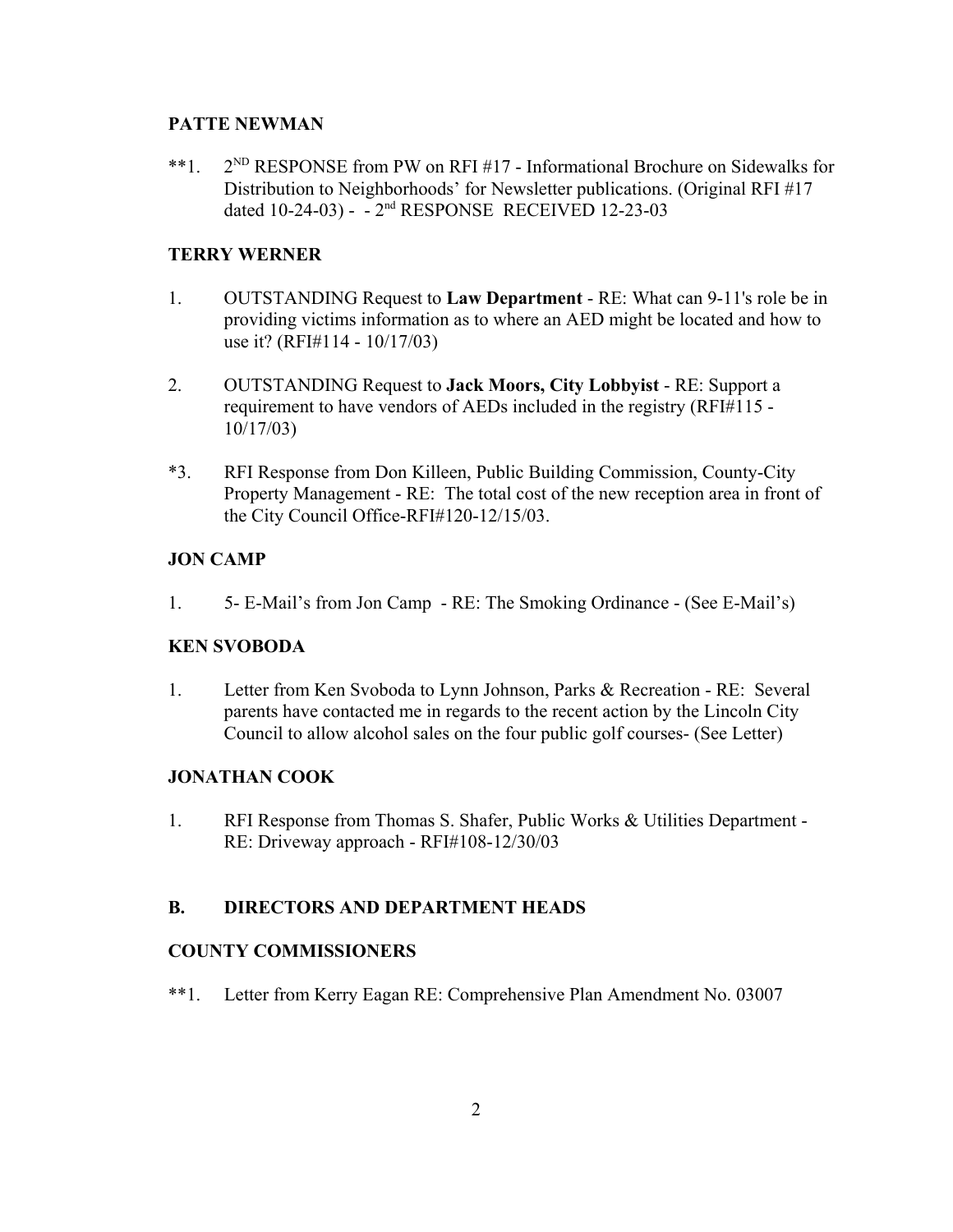### **FINANCE DEPARTMENT/CITY TREASURER**

\*1. Monthly City Cash Report & City of Lincoln - Pledged Collateral Statement - November 30, 2003.

#### *PURCHASING*

\*1. Annual Requirements for Automatic External Defibrillators

### **HEALTH**

- \*1. NEWS RELEASE Flu Outbreak On Decline in Lancaster County
- \*\*2. NEWS RELEASE Flu Activity Continues to Decline in Lancaster County

#### **HUMAN SERVICES**

1. Memo & Material from Kit Boesch - RE: JAIBG (Juvenile Accountability Incentive Block Grant) - (See Material)

#### **LIBRARY**

- \*1. DIRECTOR'S REPORT Lincoln City Libraries Circulation/Use Statistics Monthly Categorical Report - Fund Balances - November 2003.
- \*\*2. NEWS RELEASE Spend Part of Your New Year's Eve Day at the Library (Family Activities Available)

### **PLANNING**

- \*1. Planning Department Newsletter Issue #6 December 2003.
- \*2. Letter from Brian Will to Brian Carstens RE: Maplewood Village Addition Final Plat #03075. (See Letter)
- 3. Letter from Greg Czaplewski to Larry Albers RE: Executive Center 2nd Addition Administrative Final Plat #03076. (See Letter)
- 4. Letter from Tom Cajka to R.I.P. Inc. RE: Hartland Homes SW 3rd Addition FP #03057. (See Letter)
- 5. Memo from Marvin S. Krout RE: Planning Department Goals for 2004. (See Memo)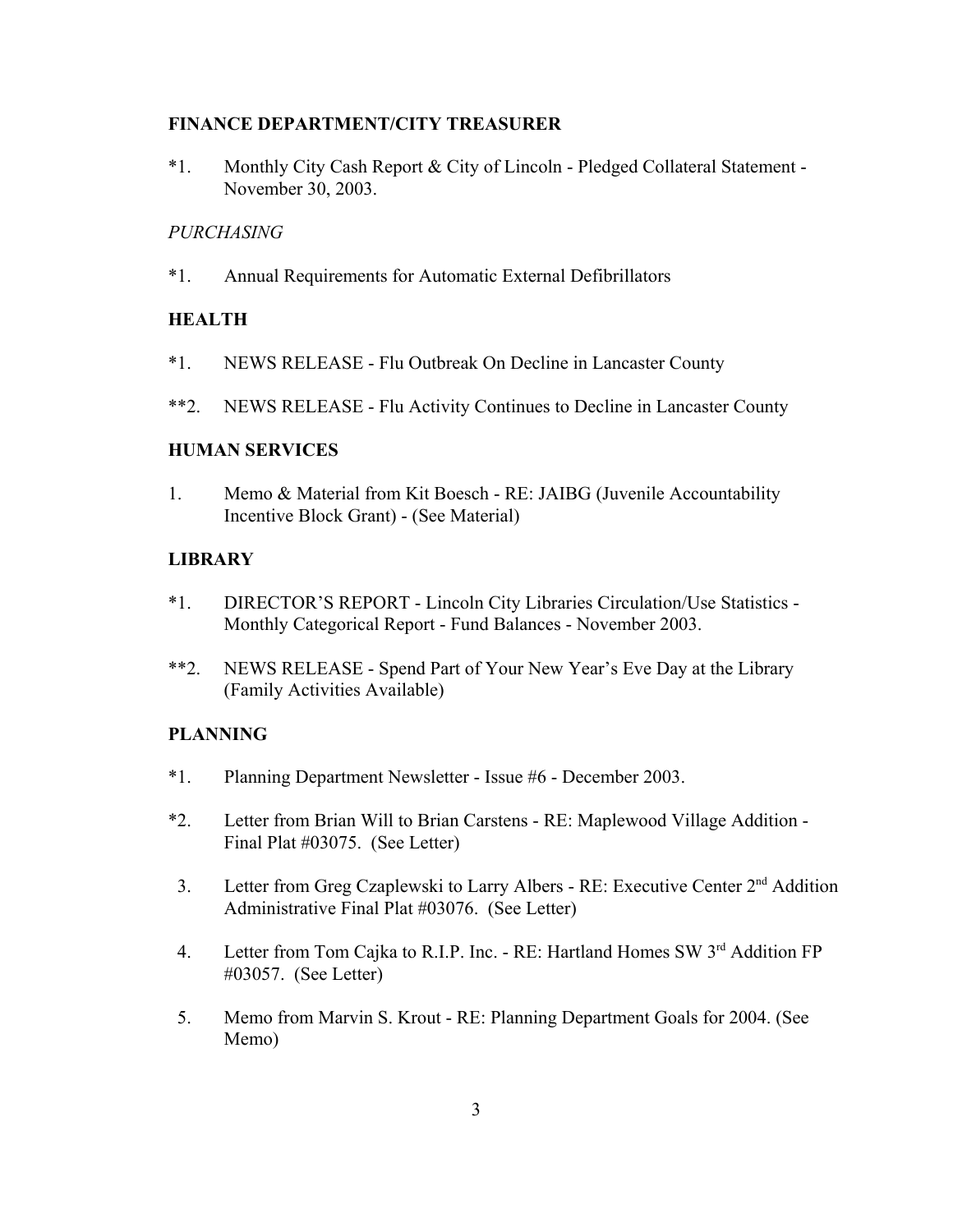- 6. Letter from Brian Will to Mike Johnson, Olsson Associates RE: Pine Lake Heights South 8<sup>th</sup> Addition - Final Plat #03031. (See Letter)
- 7. Letter from Brian Will to Mike Johnson, Olsson Associates RE: Stone Ridge Estates  $2<sup>nd</sup>$  Addition Final Plat #03002. (See Letter)
- 8. Letter from Brian Will to Mike Johnson, Olsson Associates RE: Heritage Lakes 1<sup>st</sup> Addition - Final Plat #03030. (See Letter)

### **PLANNING COMMISSION FINAL ACTION . . . . .**

- \*1. City/County Preliminary Plat No. 03007 (Finigan 2nd Addition Northwest of N. 84<sup>th</sup> Street & Waverly Road) Resolution No. PC-00840.
- \*2. Special Permit No. 2044 (Theaters N. 27th Street and Folkways Boulevard) Resolution No. PC-00838.
- \*3. Special Permit No. 2041 (Expand nonstandard single family dwelling  $20<sup>th</sup> \&$ Lake Streets) Resolution No. PC-00839.
- \*\*4. Letter to J.D. Burt from City Planning Department RE: Fairfield Place Addition Final Plat #03078
- \*\*5. Letter to Brian D. Carstens from City Planning Department RE: Quail Valley 2<sup>nd</sup> Addition - Final Plat #03042
- \*\*6. Letter to J.D. Burt RE: Mount Carmel Addition Final Plat #03033
- \*\*7. Letter to Brian D. Carstens RE: Aspen  $13<sup>th</sup>$  Addition Final Plat #03052
- \*\*8. Letter to Robert Schoenleber RE: Maple Village 2nd Addition Final Plat #03045

#### PUBLIC WORKS

- \*\*1. NEWS RELEASE Lanes Closed for Antelope Valley Work
- \*\*2. NEWS RELEASE Construction Begins at Wastewater Treatment Plants
- \*\*3. NEWS RELEASE City to Recycle Holiday Trees for  $17<sup>th</sup>$  Year
- 4. Letter from Allen K. Lee to Property Owner/Resident RE: Telluride Drive from Wildcat Drive to Fletcher Avenue-Whitehead Drive and from 27<sup>th</sup> Street to west of Telluride Drive-Wildcat Drive from  $27<sup>th</sup>$  Street to west of Telluride Drive -(See Letter)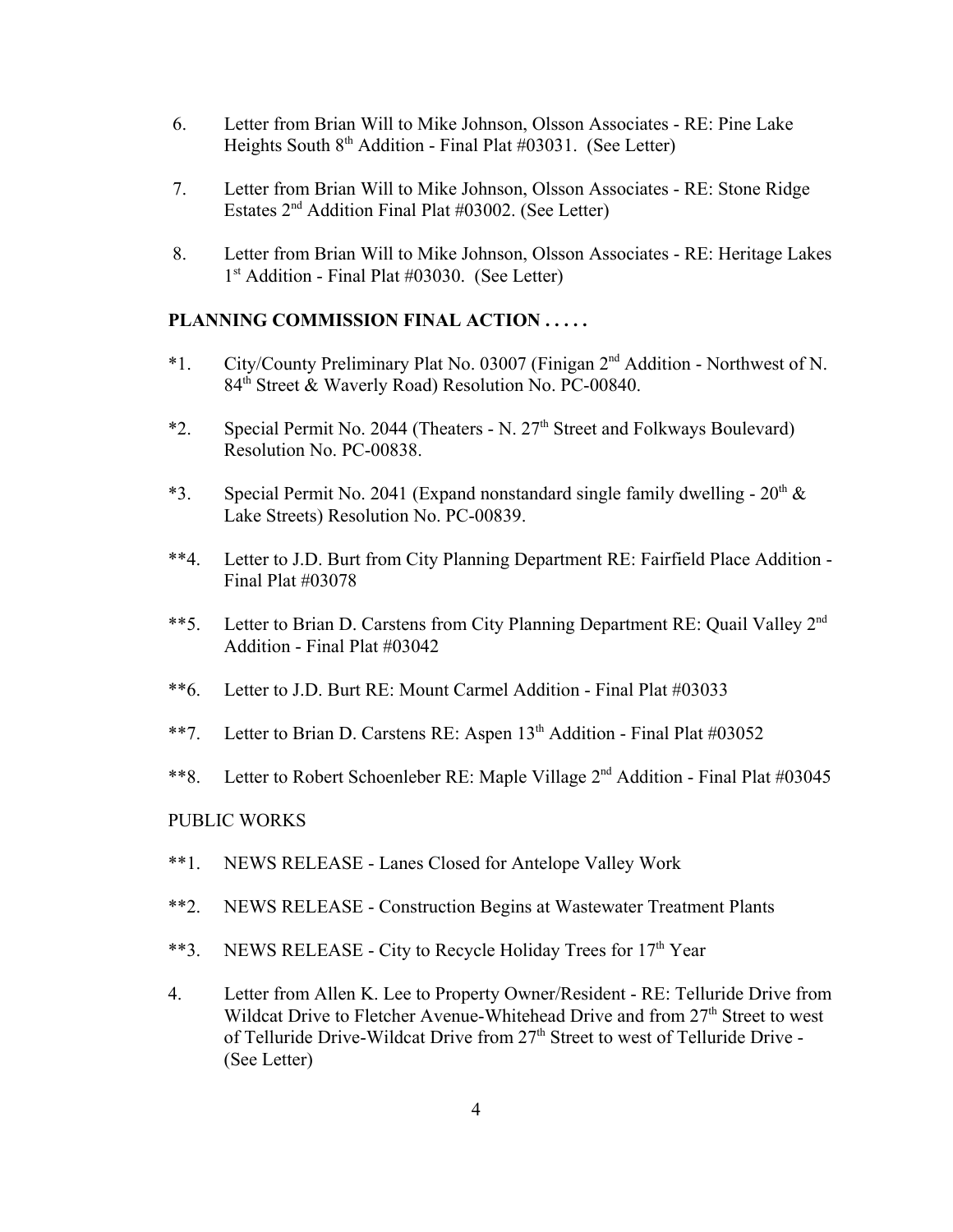5. Letter from Allen K. Lee to Property Owner/Resident - RE: Telluride Drive from Wildcat Drive to 23<sup>rd</sup> Street- (See Letter)

## **C. MISCELLANEOUS**

- \*1. Letter from Jim Fram, CED, President, Lincoln Chamber of Commerce RE: Mesal Enterprises Special Permit Application - (Council & City Clerk received their copies of this letter on 12/15/03) (See Letter)
- \*2. E-Mail from Susan Larson Rodenburg, Lincoln Parks & Recreation Foundation RE: Sunken Gardens Update - (See E-Mail)
- \*3. 2-E-Mail's RE: Beer Sales at  $48<sup>th</sup>$  & Randolph fast break store (Council & City Clerk received their copies of these E-Mail's on 12/15/03) (See E-Mail's)
- \*4. 1 E-Mail from Emily Dykstra RE: The Smoking Ban (Council & City Clerk received their copy of this E-Mail on 12/15/03)(See E-Mail)
- \*5. Letter from David Holmquist, Director of Government Relations, American Cancer Society - RE: The Smoking Ban - (Council & City Clerk received their copy of this Letter on 12/15/03)(See Letter)
- \*6. 1 -E-Mail from Joe Menendez RE: The Smoking Ban (Council received their copy of this E-Mail during the Council Meeting on 12/15/03)(See E-Mail)
- \*7. 1-Faxed Letter from Karen P. Rathje RE: The Smoking Ban (Council received their copy of this Letter during the Council Meeting on 12/15/03)(See Letter)
- \*8. E-Mail from Jim Elsener with response from Joan Ray RE: Voting record (See E-Mail)
- \*9. 0-Opposed & 1-In Support Format Note Cards RE: The Smoke Free Workplace Ordinance - (See Note Cards)
- \*10. 11-E-Mail's RE: The Smoking Ban (See E-Mail's)
- \*11. E-mail from Marisa Ford Re: Class Project (Persuasive Paper) on Smoking Ban
- $*12.$  E-mail from Ellen Walsh High RE: Opposition to the S.W.  $40<sup>th</sup>$  Street Overpass project
- +\*\*13.E-mail from Joe Cherner RE: Gwinnett County (GA) Goes Smoke Free
- +\*\*14.2 E-mails forwarded by Councilman Jon Camp RE: Smoking Ban Thanks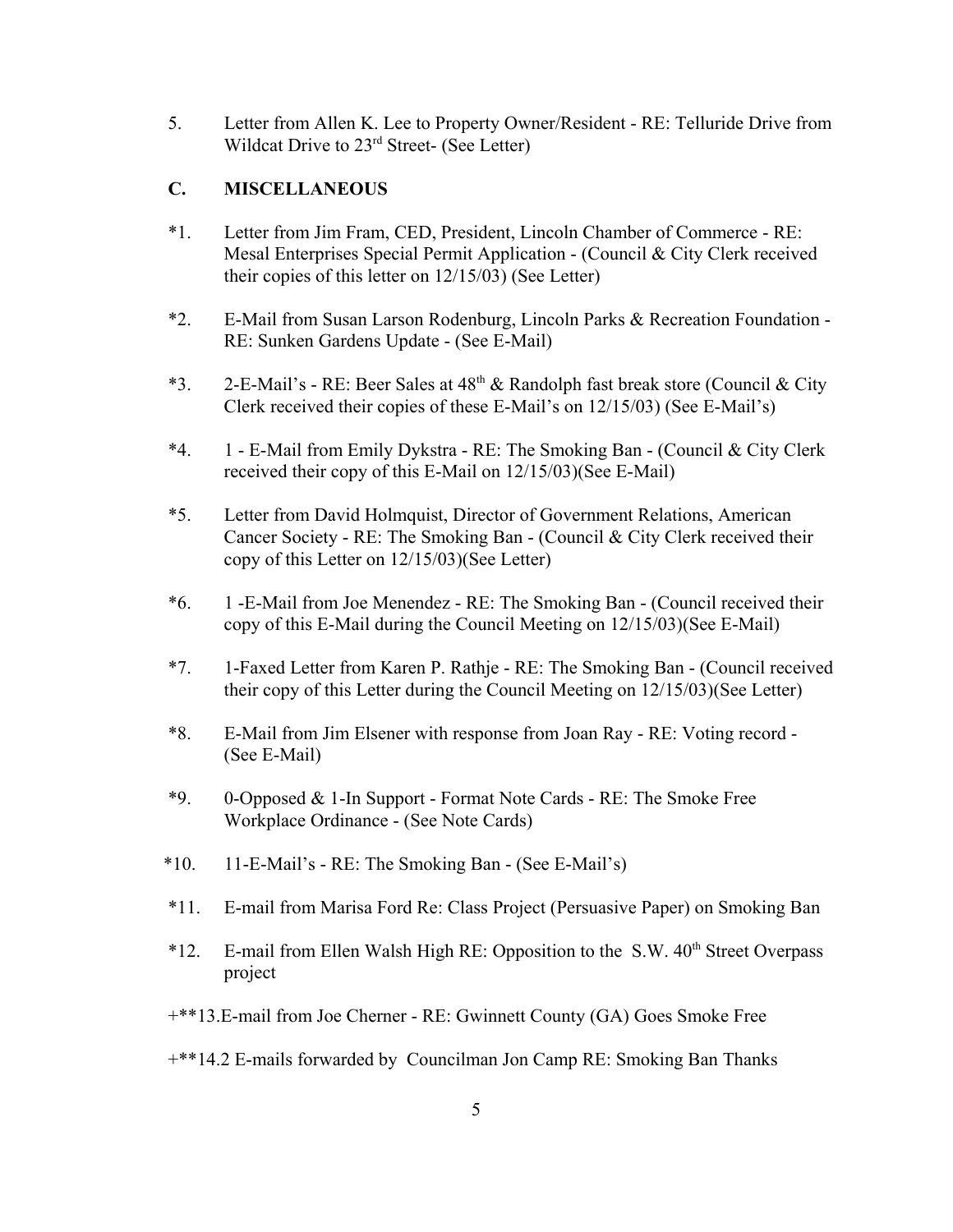| <sup>***</sup> 15. Correspondence Regarding Council Vote on Smoking Ban: |                |
|--------------------------------------------------------------------------|----------------|
| Virginia Meyers                                                          | Tim Sutherland |
| Camp/Hoyt                                                                | George Sadd    |
| Karen Pierson Rathje                                                     | Annie Tegen    |

+\*\*16.Correspondence Regarding Mayor's Veto of Smoking Ban:

| Sharon Fabry           | David Holmquist (w/Camp Response) |
|------------------------|-----------------------------------|
| Gregg Culver           | John & Bonnie Robbins             |
| Louise & William Stone | David & Donna Hunt                |
| Lois Poppe             | Doc Mullet                        |
| Marilyn Lovelace       | Michael Leonard (2)               |
| Jerry Bryant           | Connie Wostrel                    |
| Larry & Mary Secor     |                                   |

- \*\*17.. Implementation Plan from the Natural Resources Coordinator of the Saline Wetlands Conservation Partnership RE: the conservation of Nebraska's Eastern Saline Wetlands
- \*\*18. E-mail from Joe RE: National Affirmative Action "Bake Sales"
- \*\*19. E-mail from Tim & Ellen Kraft RE: Concerns on New Valentino's at  $48<sup>th</sup>$  & Highway 2
- +\*\*20. E-mail article from John Kimble RE: Smoking Ban
- +\*\*21. E-mail from David L. Moreland RE Smoking Ban
- \*\*22. E-Mail from Mr & Mrs. Nielsen RE: Override of Veto on Smoking Ban
- \*\*23. Correspondence Opposing the Veto Override and/or Smoking Ban Ordinance e-mail - John Burkett John Keech Letter - Adam Petersen Wes Beal Letter - Kari Jones
- \*\*24. Correspondence Supporting the Veto Override and/or Smoking Ban Ordinance Letter - Cameron Gereau
- \*\*25. E-mails from Bob Valentine RE:
	- 1 Gadflys and Democracy
	- 2 Fire Department's Promised \$350,000 Return to Taxpayers
	- 3 Benjamin Spadt's public record
	- 4 Tax Funds & Fire & Rescue Storage Space Rental
	- 5 Lancaster County Events Center and City Funding